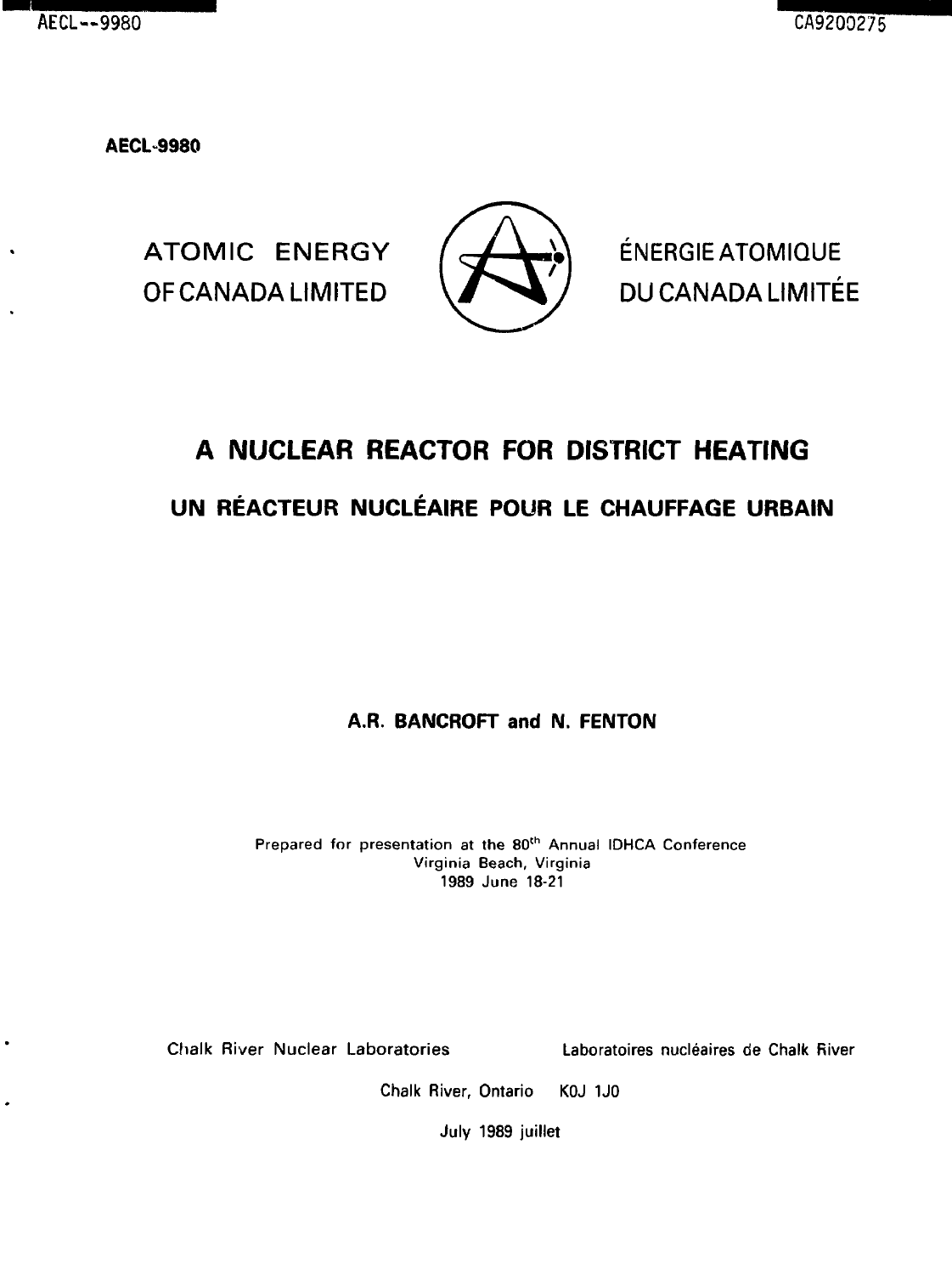ATOMIC ENERGY OF CANADA LIMITED

A NUCLEAR REACTOR FOR DISTRICT HEATING

by

A.R. Bancroft and N. Fenton

Prepared for presentation at the 80th Annual IDHCA Conference

Virginia Beach, Virginia 1989 June 18-21

Local Energy Systems Business Unit Chalk River Nuclear Laboratories Chalk River, Ontario KOJ 1J0 1989 July

AECL-9980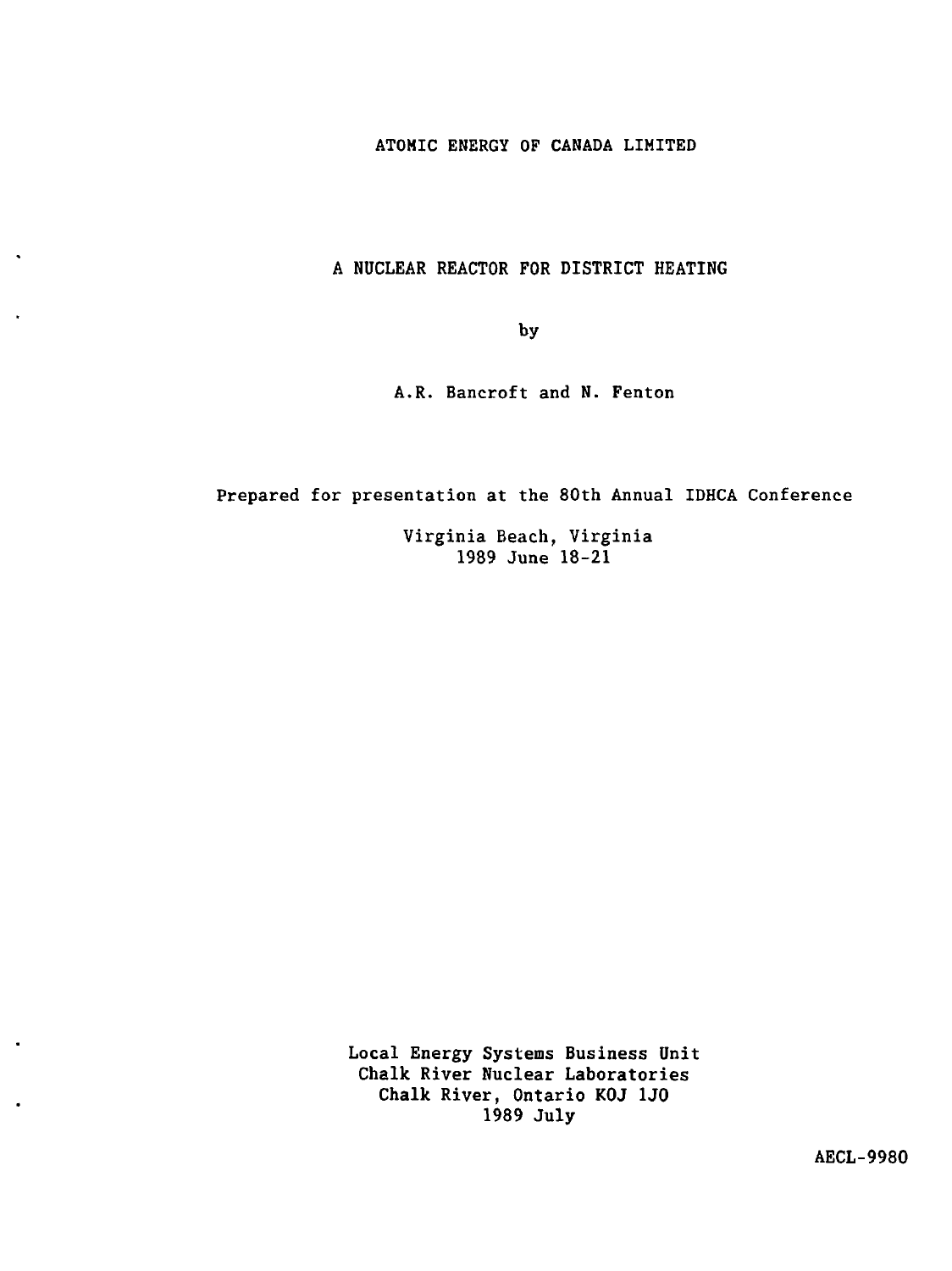# ÉNERGIE ATOMIQUE DU CANADA LIMITÉE

# UN RÉACTEUR NUCLÉAIRE POUR LE CHAUFFAGE URBAIN

par

A.R. Bancroft et N. Fenton

#### Résumé

Les besoins énergétiques globaux doivent doubler au cours des 40 prochaines années. Dans l'hémisphère nord, de nombreux pays consomment plus de 25 pour cent de l'énergie primaire fournie pour le chauffage d'édifices. La satisfaction de ces besoins dans les limites de contraintes (maintenant reconnues) de développement global soutenable, donne une grande possibilité d'employer le système de chauffage urbain.

La souplesse d'utilisation du combustible, la conservation de l'énergie et des ressources et la réduction de la pollution atmosphérique par les gaz acides et d'effet de serre sont des avantages importants qu'offrent les systèmes de chauffage urbains. Parmi les principaux choix d'énergie, seules l'électricité hydraulique et la chaleur nucléaire permettent d'éviter entièrement les émissions de gaz de combustion.

Pour satisfaire le besoin d'une source de chaleur nucléaire économique, Énergie atomique du Canada limitée a conçu une installation de 10 MU convenant, comme source de chaleur, dans un réseau ou comme moyen principal d'alimentation d'importants utilisateurs particuliers. Ce réacteur produit de l'eau chaude à une température inférieure à ÎOOOC et comprend un petit réacteur piscine basé sur le réacteur de recherche SLOWPOKE couronné de succès d'EACL. Un prototype de réacteur industriel de 2 MW est en cours d'essais à l'Établissement de recherches nucléaires de Whiteshell au Manitoba. Les frais d'investissement étant de 7 millions de dollars (canadiens), on prévoit que le coût d'énergie unitaire sera de 0.02 \$ le kWh pour un réacteur en service dans un réseau de chauffage pendant une période de 30 ans. En maintenant la puissance du réacteur faible et la température de l'eau inférieure lOOoc, on peut éviter presque toute la complexité des grandes centrales électronucléaires et ainsi rendre économiquement viables ces petits systèmes de chauffage nucléaire sûrs.

> Groupe commercial des Systèmes énergétiques locaux Laboratoires nucléaires de Chalk River Chalk River, Ontario KOJ 1J0 1989 juillet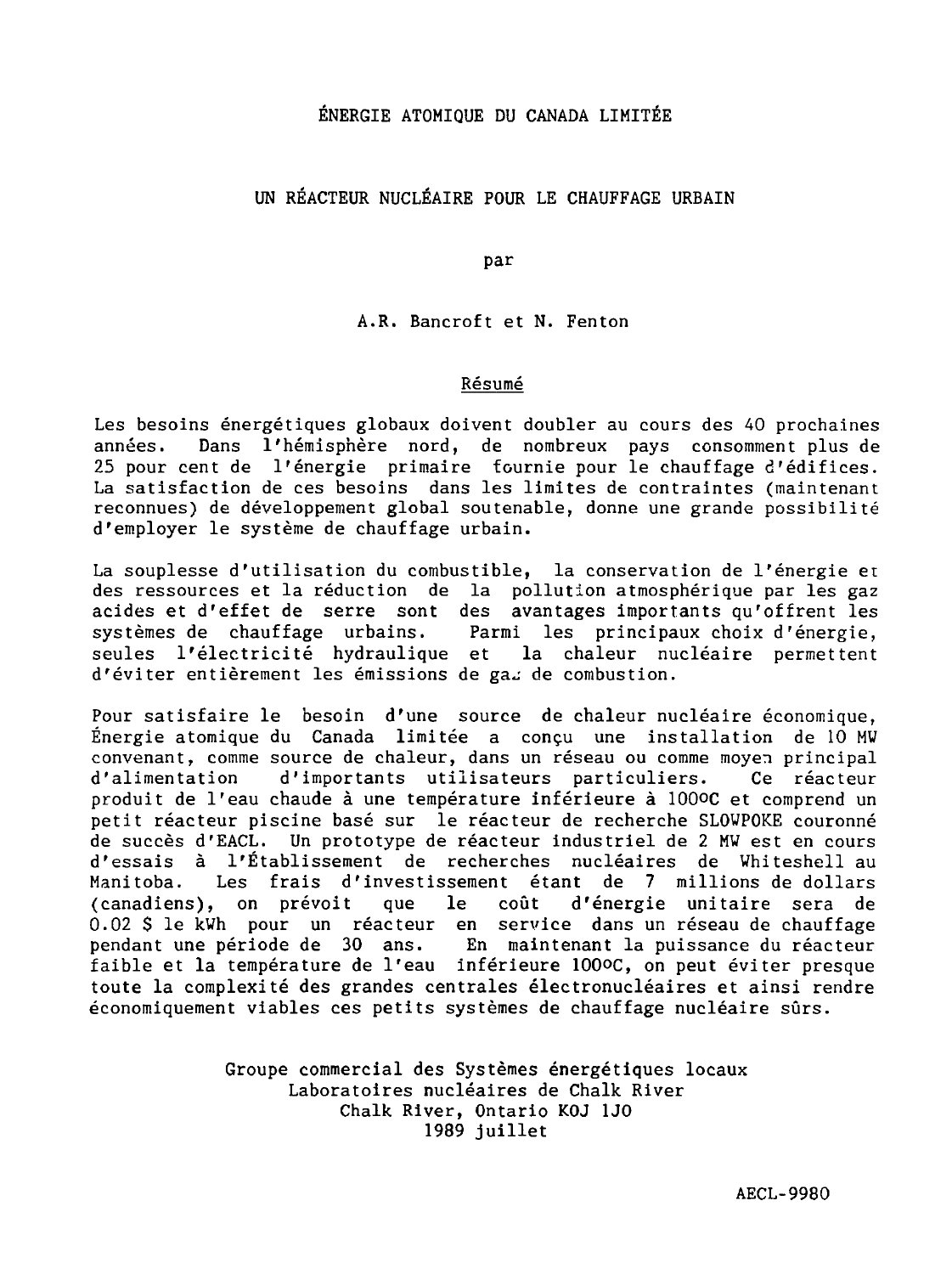# **ATOMIC ENERGY OF CANADA LIMITED**

#### **A NUCLEAR REACTOR FOR DISTRICT HEATING**

by

A.R. Bancroft and N. Fenton

#### Abstract

Global energy requirements are expected to double over the next 40 years. In the northern hemisphere, many countries consume in excess of 25 percent of their primary energy supply for building heating. Satisfying this need, within the constraints now being acknowledged for sustainable global development, provides an important opportunity for district heating.

Fuel-use flexibility, energy and resource conservation, and reduced atmospheric pollution from acid gases and greenhouse gases, are important<br>features offered by district heating systems. Among the major fuel features offered by district heating systems. options, only hydro-electricity and nuclear heat completely avoid emissions of combustion gases.

To fill the need for an economical nuclear heat source, Atomic Energy of Canada Limited has designed a 10 MW plant that is suitable as a heat source within a network or as the main supply to large individual users. Producing hot water at temperatures below 100°C, it incorporates a small pooltype reactor based on AECL's successful SLOWPOKE Research Reactor. A 2 MW prototype for the commercial unit is now being tested at the Whiteshell Nuclear Research Establishment in Manitoba. With capital costs of \$7 million (Canadian), unit energy costs are projected to be \$0.02/kWh for a 10 MW unit operating in a heating grid over a 30-year period. By keeping the reactor power low and the water temperature below 100°C, much of the complexity of the large nuclear power plants can be avoided, thus allowing these small, safe nuclear heating systems to be economically viable.

> **Local Energy Systems Business Unit Chalk River Nuclear Laboratories Chalk River, Ontario KOJ 1J0 1989 July**

> > -iECL-9980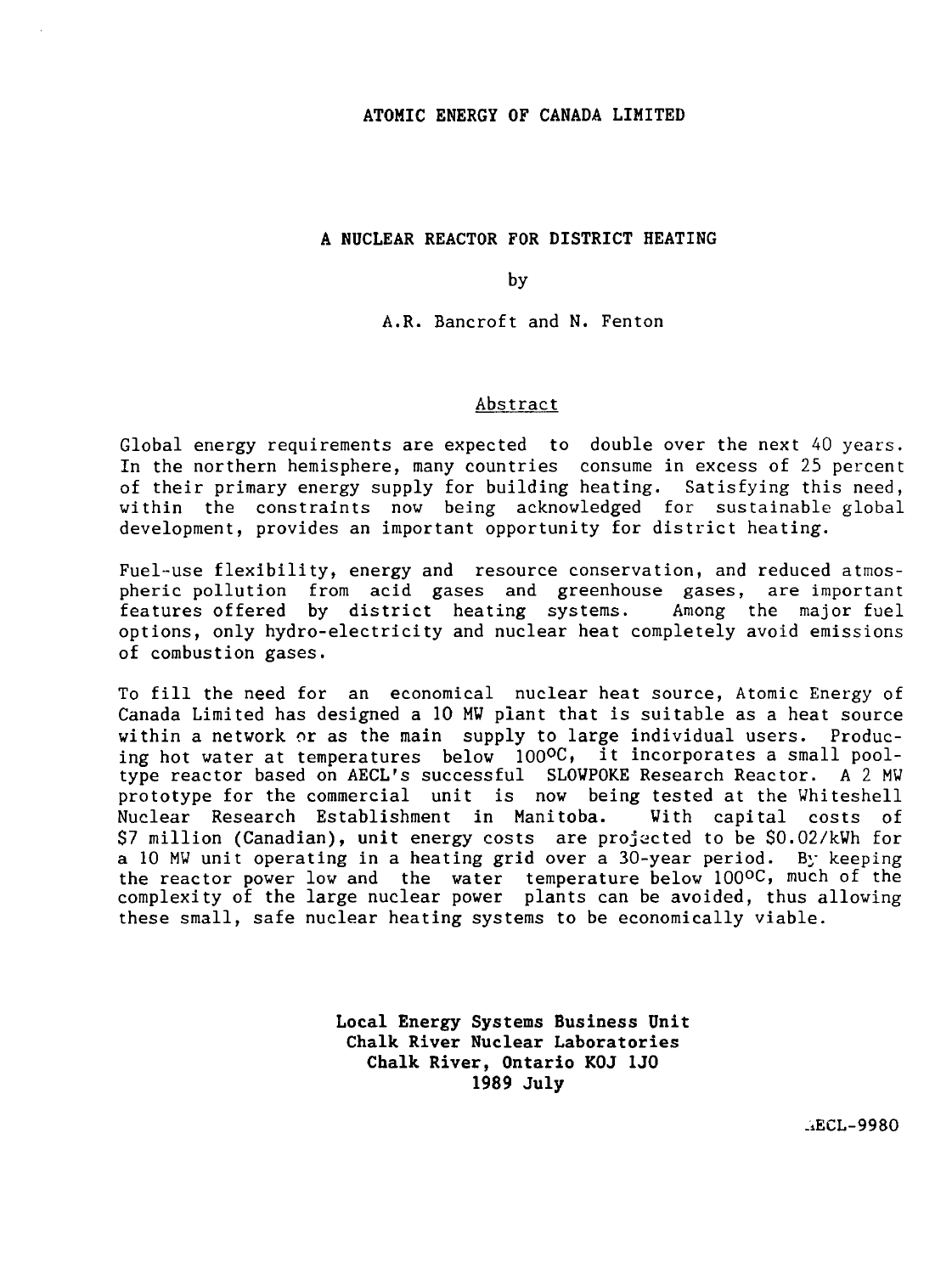# TABLE OF CONTENTS

|--|

| 1. | THE GROWING NEED FOR ENERGY                                                                                    |                |
|----|----------------------------------------------------------------------------------------------------------------|----------------|
|    | 2. SUSTAINABLE DEVELOPMENT                                                                                     | 1              |
| 3. | A ROLE FOR DISTRICT HEATING                                                                                    | $\overline{2}$ |
| 4. | PERFORMANCE REOUIREMENTS                                                                                       | 3              |
| 5. | THE SLOWPOKE ENERGY SYSTEM                                                                                     | 3              |
| 6. | TECHNOLOGICAL BASE                                                                                             | 5              |
|    | 6.1 SLOWPOKE Research Reactors<br>6.2 SLOWPOKE Demonstration Heating Reactor<br>6.3 The SLOWPOKE Energy System | 5<br>5<br>6    |
| 7. | ECONOMICS                                                                                                      | 7              |
| 8. | URBAN SITING                                                                                                   | 8              |
| 9. | <b>REFERENCES</b>                                                                                              | 9              |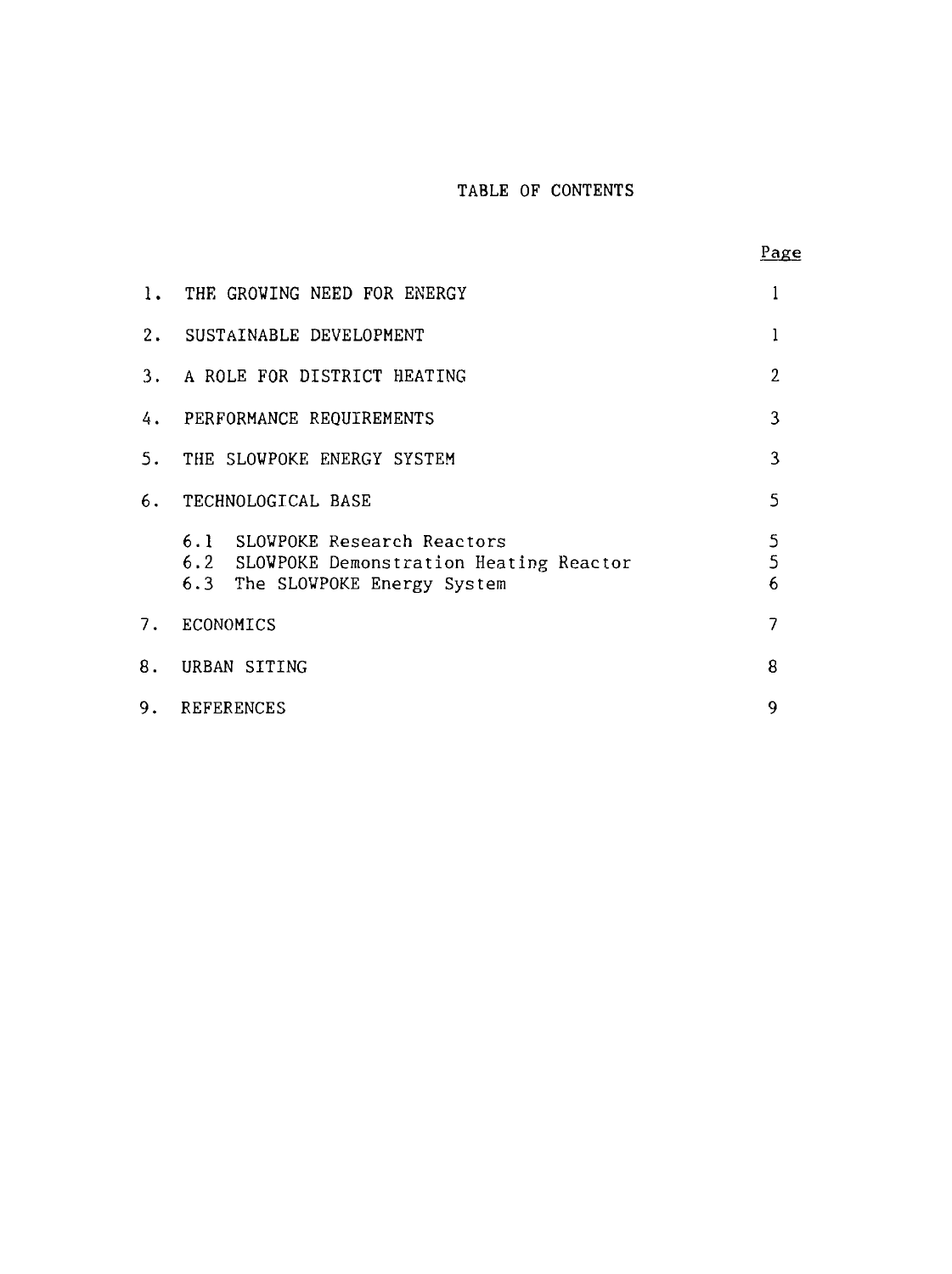#### 1. THE GROWING NEED FOR ENERGY

The increasing demand for economic and reliable energy supply is driven both by the growth in the world's population and by the essential role that energy plays in industrial development. With global energy requirements expected to double over the next 40 years (1), all supply sectors will be seriously challenged in their ability to meet the demand.

Many countries in the northern hemisphere consume in excess of 25 percent satisfy their building heating requirements (2). Since the majority of the population live in urban centers, a significant fraction of these heating requirements can be satisfied by central or district heating systems. Unlike transportation, this is an important energy sector which is readily amenable to the application of small-scale nuclear technology.

#### 2. SUSTAINABLE DEVELOPMENT

There are well-founded concerns about the increasing demands on the world's resources that must be addressed:

Humanity has the ability to make development sustainable - to ensure that it meets the needs of the present without compromising the ability of future generations to meet their own needs. The concept of sustainable development does imply limits - not absolute limits but limitations imposed by the present state of technology and social organization on environmental resources and by the ability of the biosphere to absorb the effects of human activities. But technology and social organization can be both managed and improved to make way for a new era of economic growth

Meeting essential needs requires not only a new era of economic growth for nations in which the majority are poor, but an assurance that those poor get their fair share of the resources required to sustain that growth....

Yet in the end, sustainable development is not a fixed state of harmony, but rather a process of change in which the exploitation of resources, the direction of investments, the orientation of technological development, and institutional change are made consistent with future as well as present needs. We do not pretend that the process is easy or straightforward. Painful choices have to be made. Thus, in the final analysis, sustainable development must rest on political will. (3)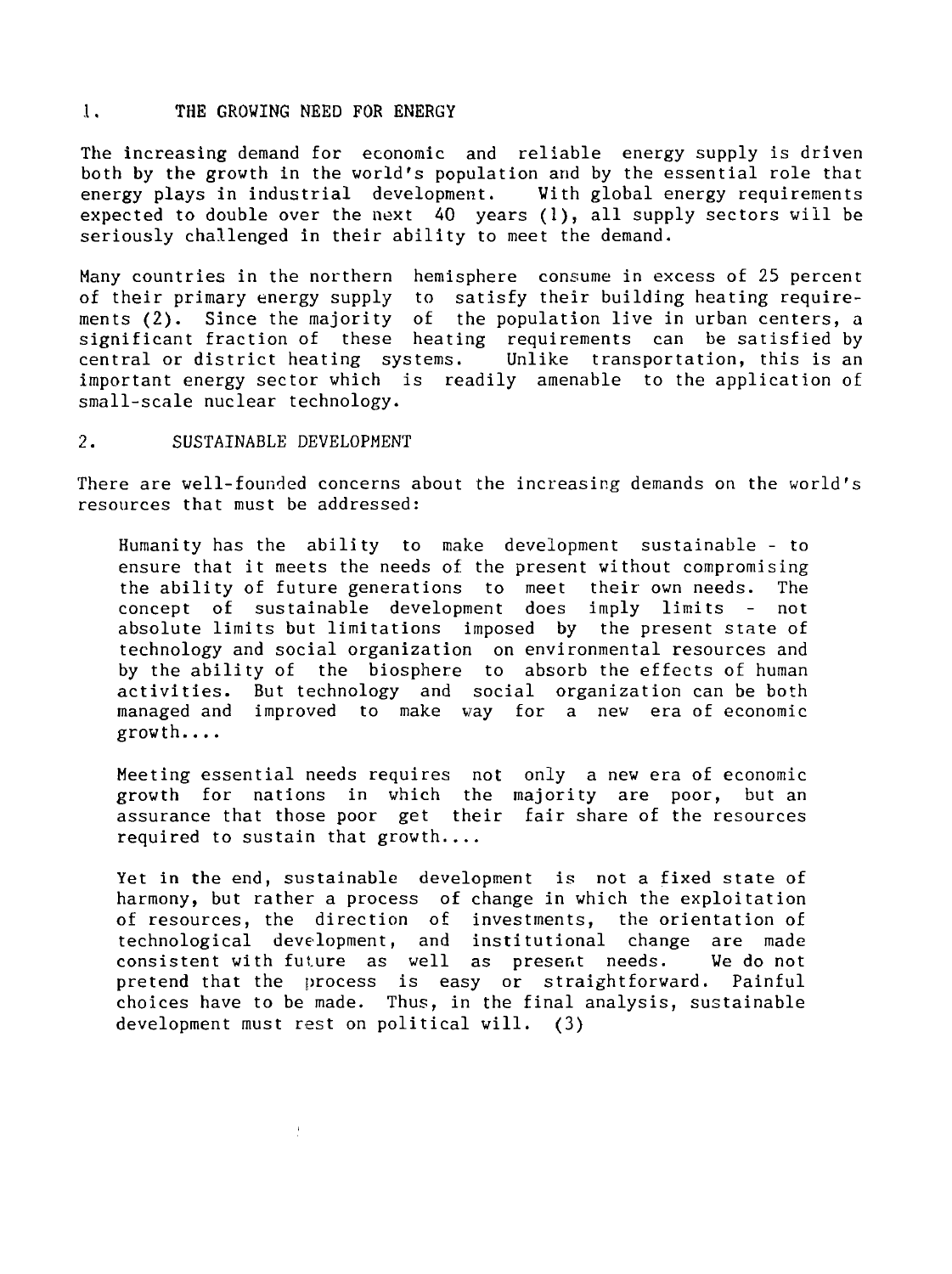The report from which the above quotation is excerpted, written in response to an urgent call by the General Assembly of the United Nations in 1983, is credited with stimulating the current wave of action by many groups and<br>governments to address serious environmental concerns. The needs are as governments to address serious environmental concerns. diverse as the regions of the world and the appropriate responses are equally diverse. The action must be based on the sound understanding of social, economic and technical considerations often expressed by concerned organizations (A). A well-coordinated response from governments is required to identify appropriate policy and institute controls (5).

Within the network of energy use, building heating and cooling is a major factor. For that application, district heating and cooling offers the opportunity for greater efficiency and reduced pollution.

## 3. A ROLE FOR DISTRICT HEATING

The advantages of district heating--the heating of many buildings from a central heat source--are becoming more important with the current emphasis on sustainable development. In contrast to heating and cooling buildings using individual systems, district heating and cooling offers benefits consistent with the new emphasis. These benefits are:

- (i) higher efficiency in the use of fuel, especially in the case of cogeneration systems;
- (ii) reduced local and global pollution because of item (i) and improved pollution control for larger systems;
- (iii) greater flexibility in the use of fuel, with the ability to optimize the use of fuels in systems with several different heat sources;
- (iv) reduced cost of delivered energy; and
- (v) more reliable and convenient energy supply to the building owners.

These advantages are well known to users of district heating systems. The International District Heating and Cooling Association was formed in 1909 to facilitate the exchange of technical, operational and management information, mainly among North American users. One vehicle for this exchange and for the promotion of district heating is the publication of information from system operators (6). In Europe, where the variety of indigenous fuels has been limited, district heating has had generally greater acceptance. Use in Scandinavian countries is extensive (7). In Denmark, 42 percent of buildings are supplied by heat distribution systems. The Western European countries with the largest connected heating capacities are Germany with 36 GW, Sweden with 26 GW, France with 16 GW and Denmark with 15 GW. Use in Eastern Europe is also extensive, especially in Czechoslovakia, Hungary, Poland and the USSR.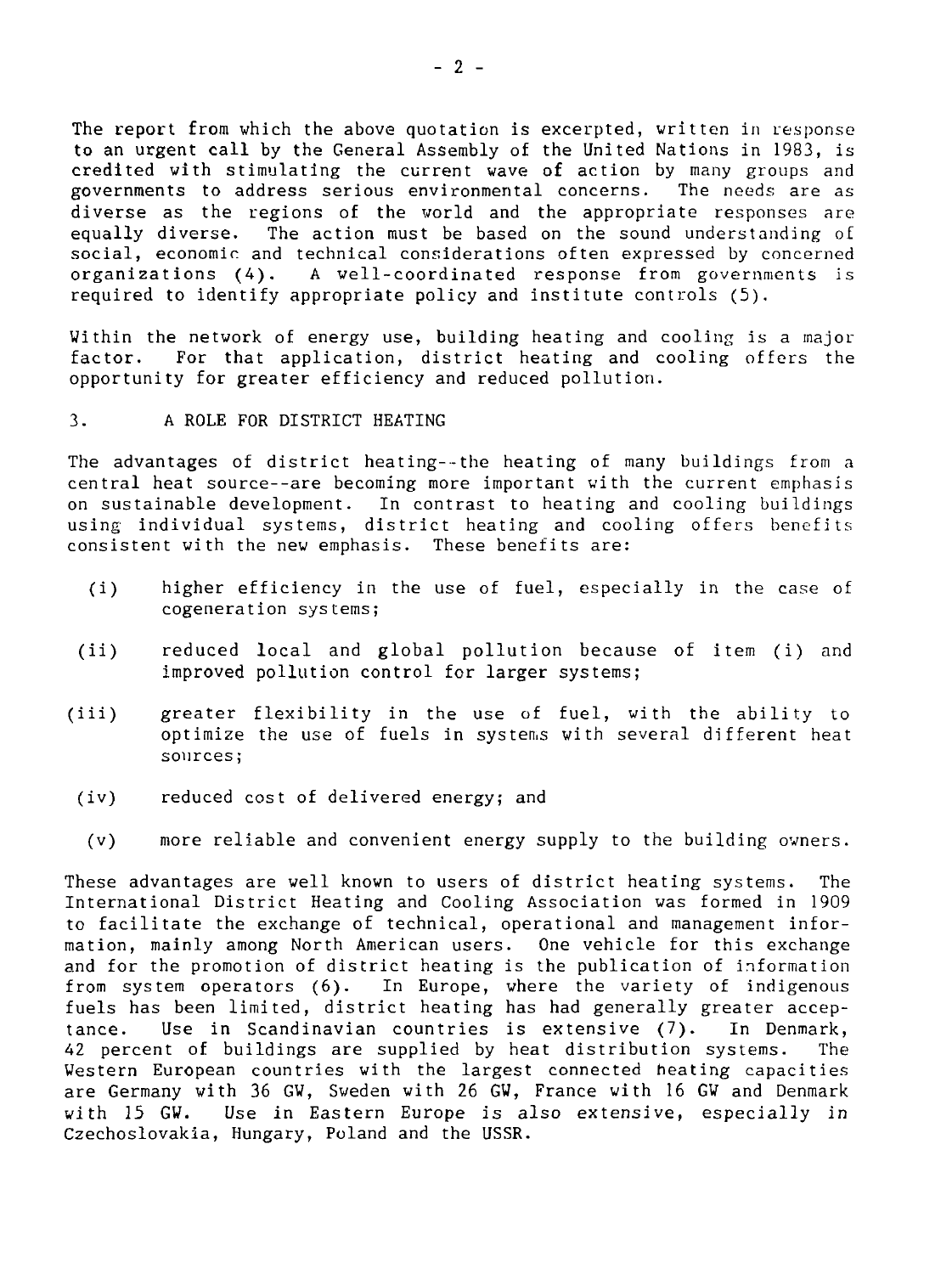#### 4. PERFORMANCE REQUIREMENTS

To meet the needs for heating buildings, a heat source must have a number of important features.

- (i) It must have appropriate capacity to supply groups of buildings or to fit into a district heating system. An appropriate unit size for many applications is 10 MW, as single or multiple units.
- (ii) It must deliver heat at a temperature appropriate to the building heating system. Steam and hot water in the range 50-150°C are<br>used in a variety of applications. Hot water at 65-85°C is in used in a variety of applications. line with the current trend to lower- temperature hot-water distribution systems.
- (iii) It must be capable of being sited close to urban loads, As with combustion units, a nuclear heat source must be safe.
- $(iv)$ It must be economical, which means having acceptable capital, operating and fuelling costs.
- 5. THE SLOWPOKE ENERGY SYSTEM

The SLOWPOKE Energy System is a simple nuclear heat source capable of supplying 10 MW of thermal energy in water at 85°C. As shown in Figure 1, it is a pool-type reactor designed to operate at atmospheric pressure, thereby eliminating the need for a pressure vessel. Consequently, loss-ofcoolant caused by depressurization is impossible.



#### **SLOWPOKE ENERGY SYSTEM**

**FIGURE 1: Schematic Diagram of the SLOWPOKE Energy Concept**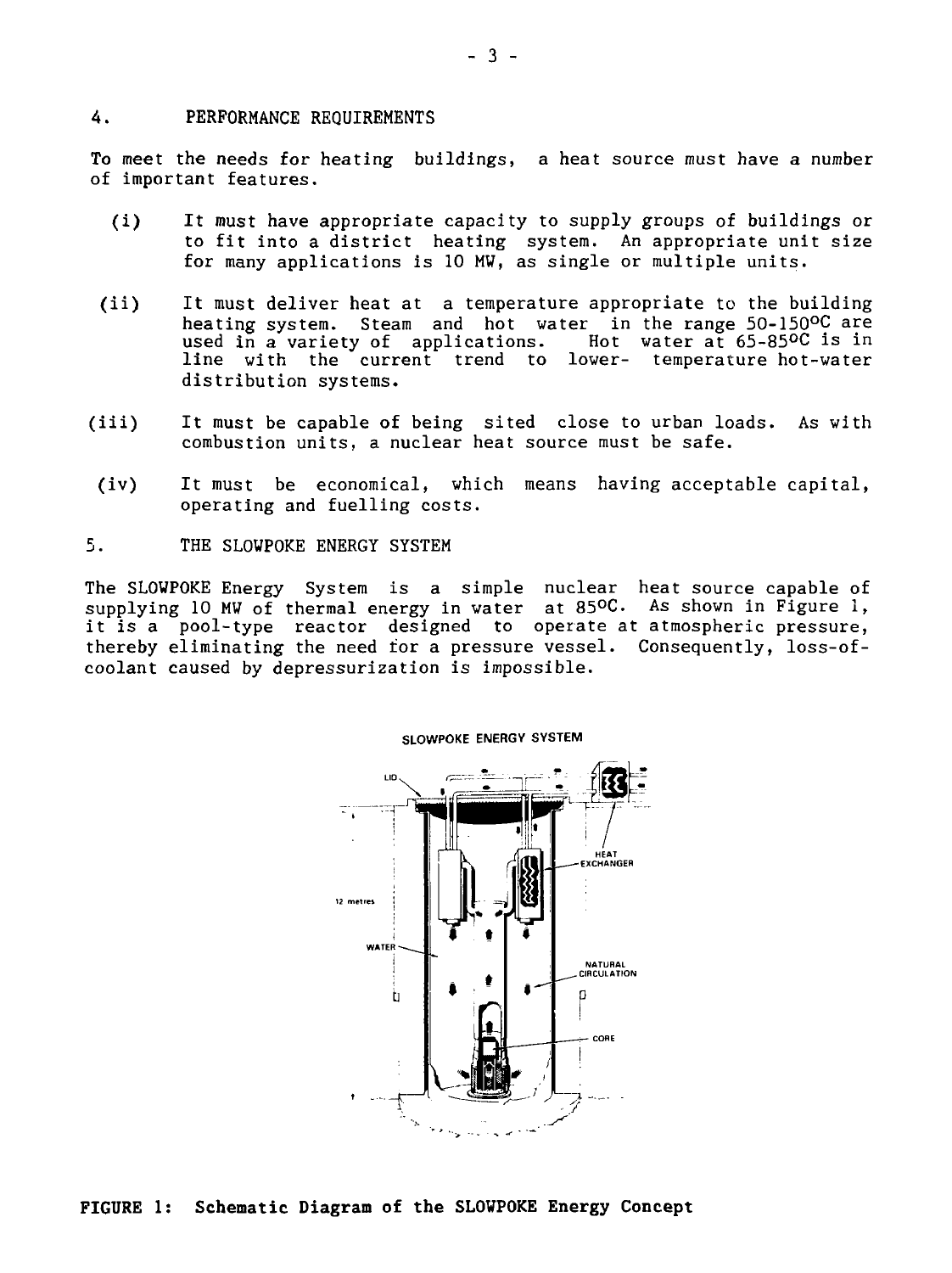The reactor core, coolant riser duct and the primary heat exchangers are installed in a steel-lined concrete container. This double containment of the pool water prevents loss-of-coolant caused by leakage.

The pool water serves as the moderator, heat transfer medium and shielding. Primary heat transport from the core is by natural circulation of the pool water through the plate-type heat exchangers. Natural circulation ensures core cooling without the need to depend on the reliability of pumps or the integrity of electrical supply for the pump motors.

The secondary circuit delivers the heat to the distribution system by way of the secondary heat exchanger. Thermal power is measured in the secondary circuit for the purpose of metering.

In the event of loss of secondary flow, such as a power interruption to the pumps, the large pool volume delays core temperature rise. As a result, thermal transients extend over many hours. This factor, combined with unique design features that limit reactivity change rates to very low values, eliminates the need for the fast-acting shutdown systems that are essential for pressurized power reactors.

The pool water is continuously pumped through ion exchange columns to maintain water chemistry and to control corrosion. The ion exchange columns can also remove fission products from defective fuel and gadolinium nitrate, should the liquid-absorber shutdown system be actuated.

The reactor pool is covered by an insulated lid, enclosing a gas space over the pool. The air and water vapour are continuously circulated through a purification system and hydrogen recombiner. After filtering and monitoring, a small fraction of the circulating cover gas is vented by way of the building ventilation exhaust system.

A goal of the SLOWPOKE Energy System design is to fully automate all essential systems, thus allowing the unit to be operated for extended periods of time without an operator in the reactor building.

One of the fundamental driving forces of the design is the safety philosophy. The primary goal is to meet all Canadian regulatory requirements in a manner that permits operation with local surveillance. Meeting the regulatory requirements implies system diversity, component redundancy, a rigorous safety analysis and overall defence in depth. This is accomplished by inherent safety features, engineered control systems, operating conditions and administrative practices.

The inherent safety features of the SLOWPOKE Energy System design include a negative fuel-temperature reactivity coefficient and negative coolanttemperature and void reactivity coefficients, all of which attenuate power transients following loss-of-regulation. In addition, the primary heat transport system is a natural circulating system requiring no external poter source to maintain coolant flow through the core during operation or shutdown.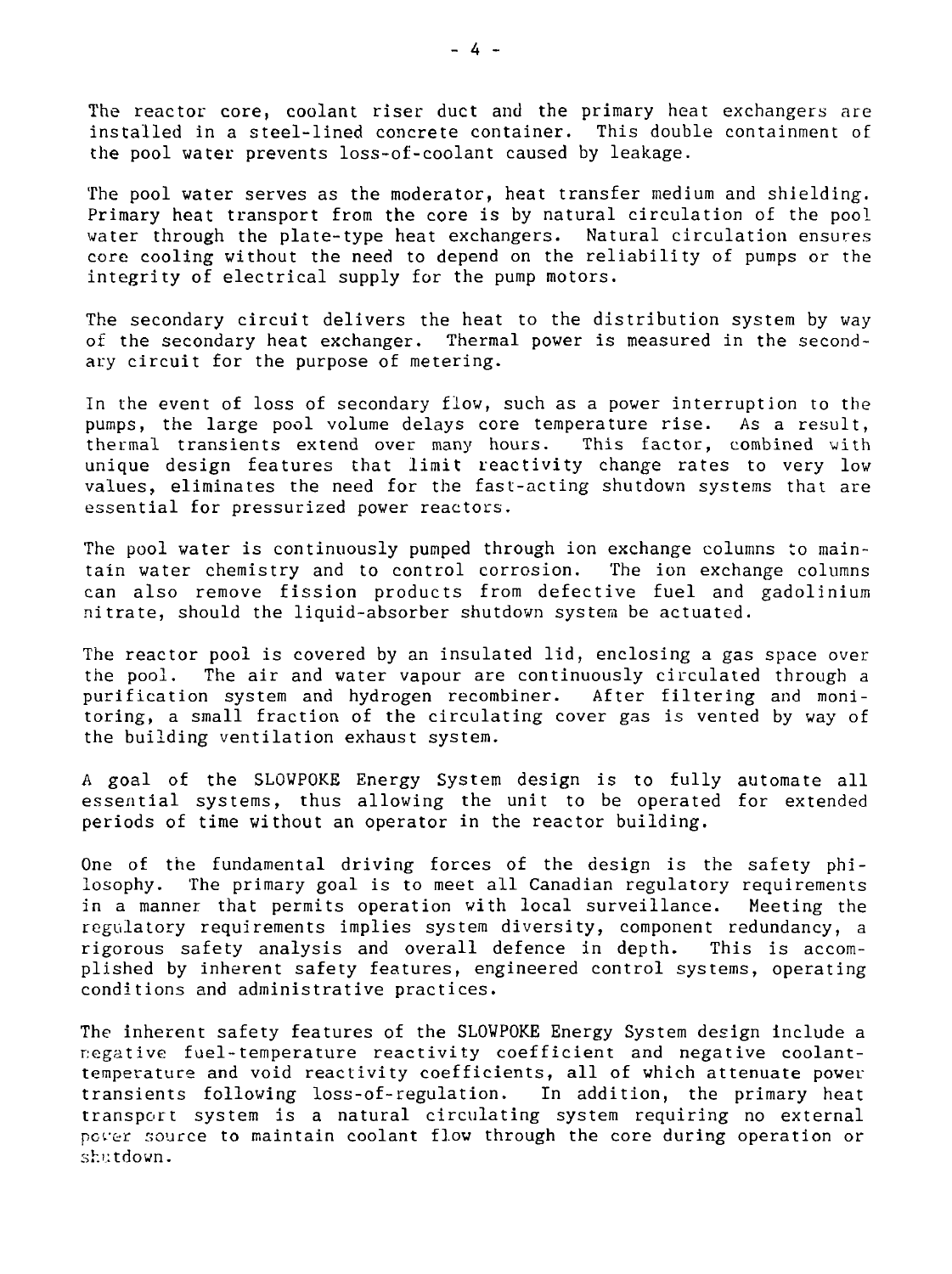The engineered systems include:

- the robust fuel;
- a double containment pool with no penetrations;
- a large pool volume to mitigate the consequences of any transients;
- slow reactivity addition rates;
- a fully redundant control system; and
- separate and diverse shutdown systems dedicated to safety.

The normally accepted codes and standards have been used for the design and fabrication of components and systems. A quality assurance program has been instituted for all aspects of the commercial, installations.

6. TECHNOLOGICAL BASE

The SLOWPOKE heating reactor concept has the advantage of a sound technological base. For over 30 years AECL has been involved in the development<br>of small nuclear reactors. This program has led to the progressive This program has led to the progressive evolution of the SLOWPOKE concept. The first product was the SLOWPOKE Research Reactor, which was introduced in 1972 and remains part of the AECL product line.

6.1 SLOWPOKE Research Reactors

The SLOWPOKE Research Reactor is a low-ccst, pool-type reactor producing a thermal neutron flux of  $10^{12}$  n.cm<sup>-2</sup>.s<sup>-1</sup> in the beryllium reflector surrounding the core. It is used primarily for neutron activation analysis and as a university teaching and research tool. Since the startup of the prototype in 1970 at the Chalk River Nuclear Laboratories in Ontario, eight units have been installed (8), all in urban locations, and they have accumulated more than 70 reactor-years of reliable operation. They are the only reactors in the world to be licensed for unattended operation for periods up to 72 hours.

# 6.2 SLOWPOKE Demonstration Heating Reactor

The realization that many of the key design criteria of the research reactor are the same as those required for a nuclear heat source, led the developers to optimize the reactor for heat production rather than neutron production, while retaining the essential safety features of the concept. This work culminated in the decision to construct and operate the SLOWPOKE demonstration heating reactor at AECL's laboratory facilities at the Whiteshell Nuclear Research Establishment in Manitoba.

Construction of the demonstrator started in the spring of 1985 and the reactor started operation on 1987 July 15. The SLOWPOKE Demonstration Reactor is designed to operate at 2 MWt and incorporates the key technical features of the research reactor. The primary purpose in designing, constructing and testing this facility is to validate, in a very demonstrative vay, that the technical, economic and safety criteria for the nuclear heating reactor concept can in fact be met. A photograph of the facility taken during the final stages of commissioning is shown in Figure 2.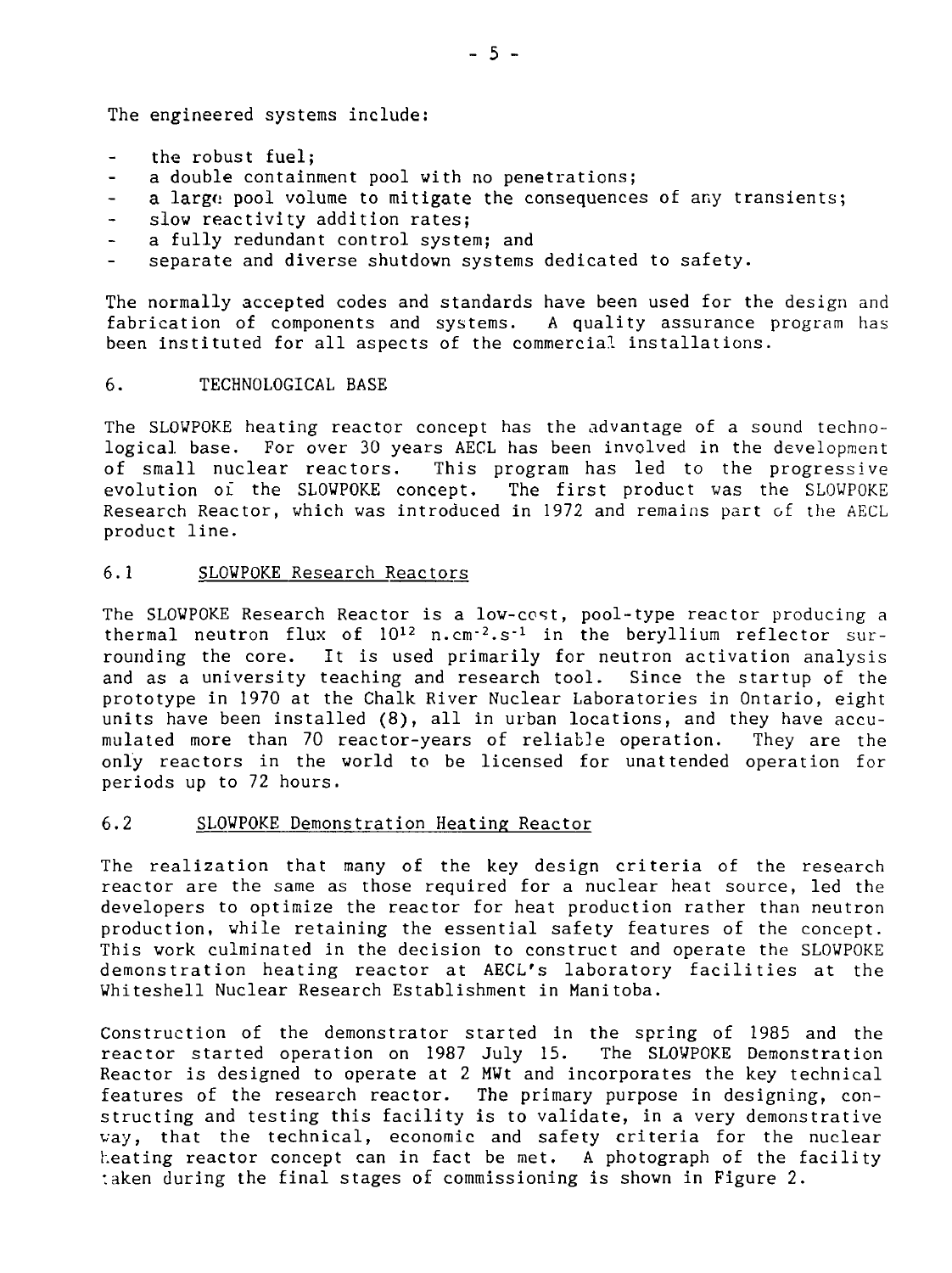

# **FIGDRE 2: Photograph of the SLOVPOKE** Demonstration Reactor at Atomic **Energy of** Canada Limited's Laboratories at the Vhiteshell **Nuclear Research** Establishment, Manitoba

The demonstrator is currently undergoing high-power operating tests. It is providing important physics and thermalhydraulic information that is being used to validate the method and computer codes used to design and analyze SES-10. As well, the demonstrator is giving valuable operating experience.

A hot-water distribution system has been installed between the reactor and two buildings of the Whiteshell complex. The method of heating these buildings has been modified so the buildings can be heated by the SLOWPOKE system or from the normal site-heating system. Commissioning is in progress and SLOWPOKE-generated energy will be used during the next heating season.

# 6.3 The SLOWPOKE Energy System

Based on the lessons learned from the design, construction, licensing and operation of the SLOWPOKE Demonstration Reactor, the design of the 10 MW commercial-size unit is well advanced. A parallel component development and testing program has been implemented for those systems that have been changed from the demonstration system.

The 10 MW SLOWPOKE Energy System is designed to be a base-loaded heat source, with fossil-fuelled peaking and backup boilers as part of the same heating plant. It can be housed in a separate building or. building extension that measures 10 x 15 metres, as shown in Figure 3. The reactor core and safety systems are being designed to remain fully functional during and after seismic events in Canada, Europe and Asia.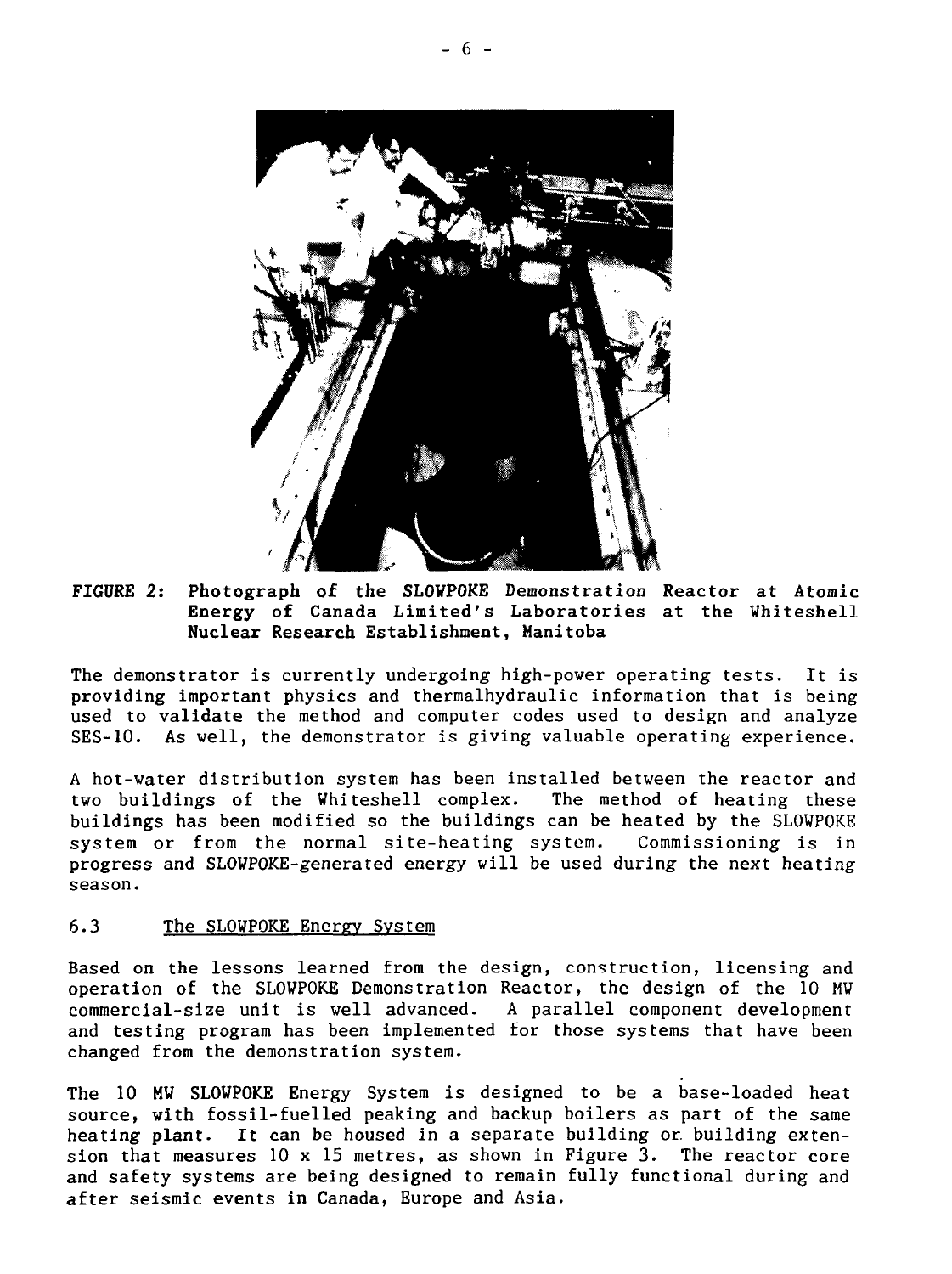

FIGURE 3: Cutaway View of the 10 MV SLOVPOKE Energy System as a Commercial Installation

During the design process, particular attention has been paid to partitioning the various systems into separate modules, to facilitate off-site manufacturing and testing. This approach is also convenient for joint overseas projects where local manufacturers will be supplying much of the plant. In fact, since the manufacturing technology that is required is not as sophisticated as the high-temperature and high-pressure engineering needed for conventional nuclear power stations, a high degree of local content can be achieved even for the first unit in most countries.

The use of factory-fabricated modules contributes to the short construction time of one year that is proposed for the commercial units.

# 7. ECONOMICS

The analysis of the competitive position of the SLOWPOKE Energy System relative to conventional fossil fuels or other nuclear heating concepts must include the capital investment, the fuel costs, the operating and maintenance requirements and the load factor.

The capital cost of a SLOWPOKE Energy System in Canada is about \$7 M, depending on the nature of the site. This capital cost, when combined with the lov operating expenses, results in the unit energy cost of heat from a SLOWPOKE Energy System of less than \$0.02/kWh, Canadian, for a unit built in Canada with a load factor of 80 percent. This total-unit energy cost includes the capital, fuel, operating and maintenance, spent-fuel management and the decommissioning of the facility at the end of its useful life. The economic analysis is based on a 30-year amortization period for the capital and a 5 percent discount factor.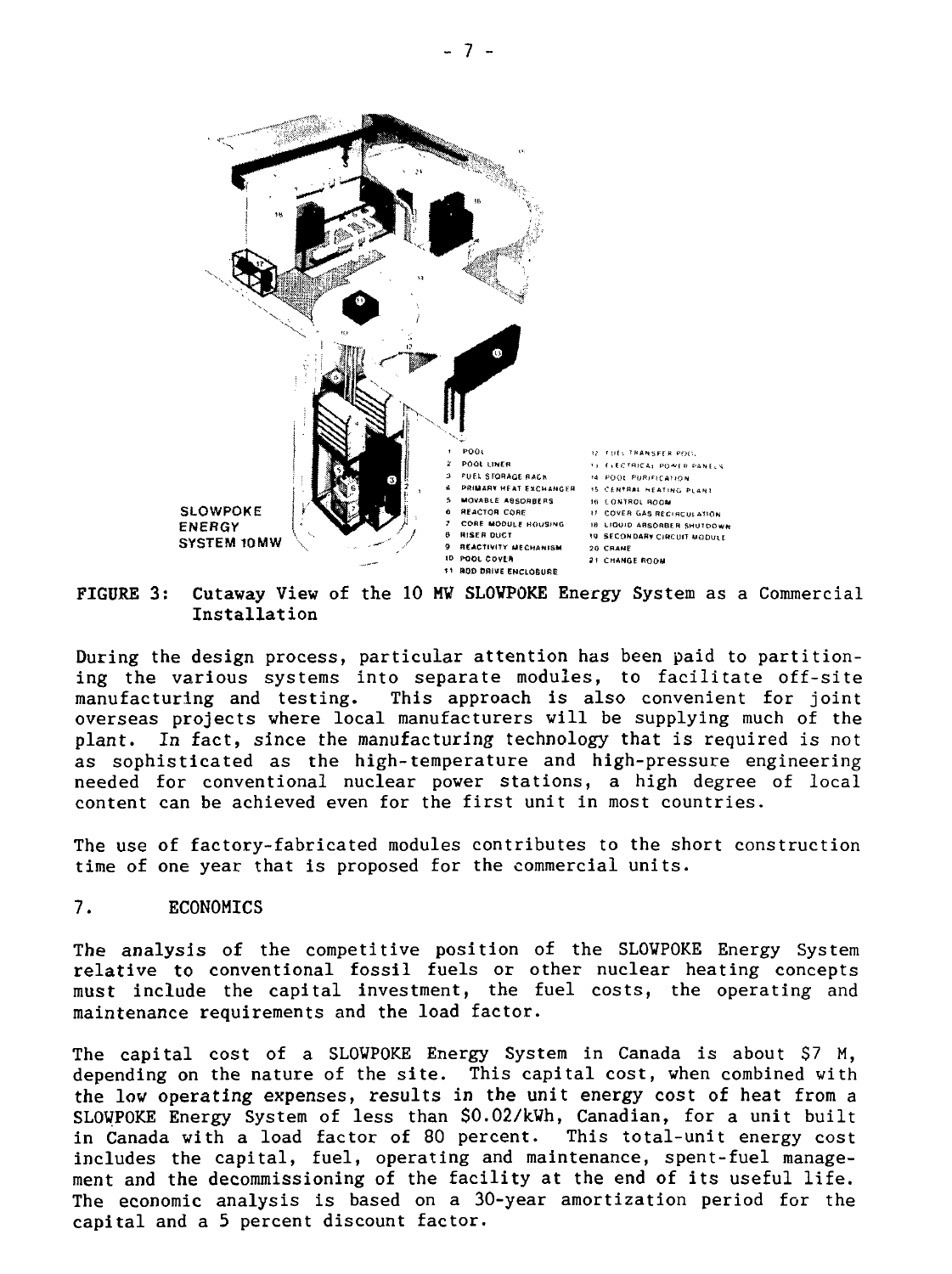Comparison with the cost of heat from fossil-fuelled systems is based on<br>the world price of crude oil. Furthermore, to eliminate potential Furthermore, to eliminate potential confusion in comparing overall costs, only the variable cost of heat from oil is used--no allowance being made for the capital cost of the oil boiler or its operating and maintenance costs. This approach is taken to permit a realistic comparison of the effect of substituting a SLOWPOKE Energy System into an existing heating system and simply displacing oil purchases.

In examining the utilization of existing heating systems, oil and natural gas are the predominant fuels. A comparison of the heat cost from these fuels and the SLOWPOKE Energy System, as shown in Figure 4, shows that the SLOWPOKE is competitive now and that the savings to be realized increase considerably as the world price of crude oil increases according to current forecasts (9).



FIGURE 4: Cost of Heat Energy from Various Fuels for District Heating Companies and Large Users

#### 8. URBAN SITING

In addition to financial savings and fuel security, the general public can be expected to consider the environmental impact and relative risks associated with adopting any new heating technology. Nuclear heating is no exception and, in fact, may be at a disadvantage as a result of the current image of the nuclear industry—a series of megaprojects so expensive and so complex that only governments and major utilities are prepared to finance the investment required.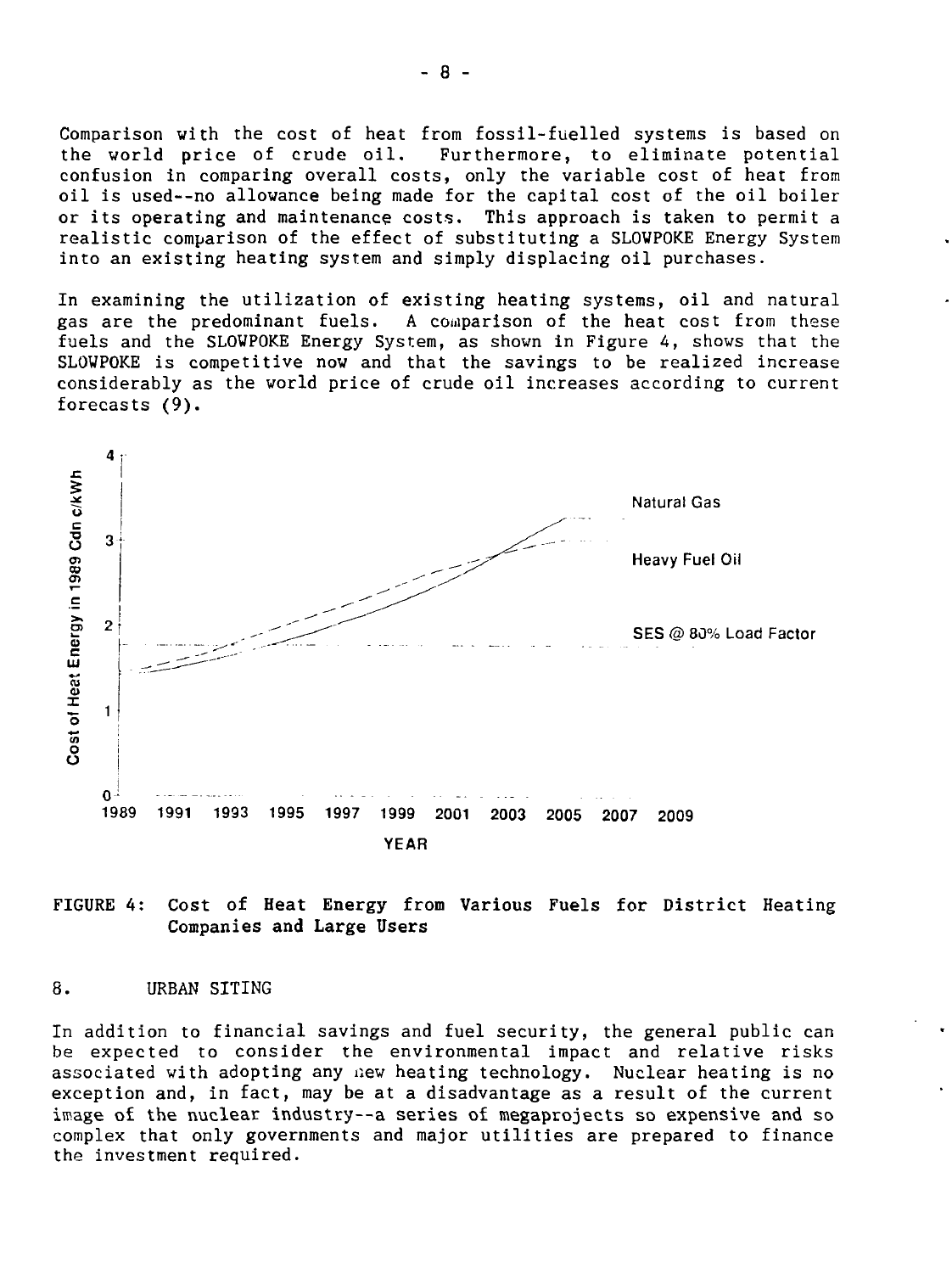The SLOWPOKE Energy System can bring nuclear technology close to the public, not as remote megaprojects, but as small energy systems located close to the people they serve. This implies that not only must the safety and environmental issues be thoroughly reviewed by technical experts, but they must also be expressed in a manner that can be understood by individual members of the general public with limited or no technical knowledge.

Canada's nuclear plant approval process involves the Atomic Energy Control Board and the Federal Environmental Assessment Review Office. The role of each body can be generally described as relating to technical and community standards, respectively. These authorities are a good reflection of the perceptions of the public they serve. The Atomic Energy Control Board perceptions of the public they serve. assesses the safety of the reactor facility from a technical point of view. The Federal Environmental Assessment Review Office process requires public input on siting; the industry supporters must satisfy the public that the facility is safe and has acceptable environmental impacts.

A major consideration in the public information program is the environmental impact. The SLOWPOKE Energy System is a heat source free from the pollution problems of conventional fossil fuels, such as coal, oil or natural gas. It does not emit chemicals which contribute to urban air pollution, acid rain or the greenhouse effect. It presents an opportunity to enhance the environment by improving the quality of air in urban areas and reducing the global load of carbon dioxide.

Nuclear heating with simple, safe systems offers the opportunity to significantly reduce the dependence on combustion fuels. The SLOWPOKE Energy System has performance characteristics that make it well suited for heating buildings in the urban environment.

- 9. REFERENCES
- (1) Frisch, J.R., ed., Energy 2000-2020: World Prospects and Regional Stresses, London, Graham and Trotman, 1983.
- (2) Lynch, G.F., et al., Unattended Nuclear Systems for Local Energy Supply, Paper 4.2-2, Thirteenth Congress of the World Energy Conference, Cannes, 1986.
- (3) Our Common Future, World Commission on Environment and Development, pp. 8,9, Oxford University Press, 1987.
- (4) National Academy of Sciences, National Academy of Engineering and Institute of Medicine, Global Environmental Change, (Recommendation to President-Elect George Bush), National Academy Press, 1988.
- (5) National Task Force on Environmental Economy, Report to the Canadian Council of Resources and Environment Ministers, 1987 September 24.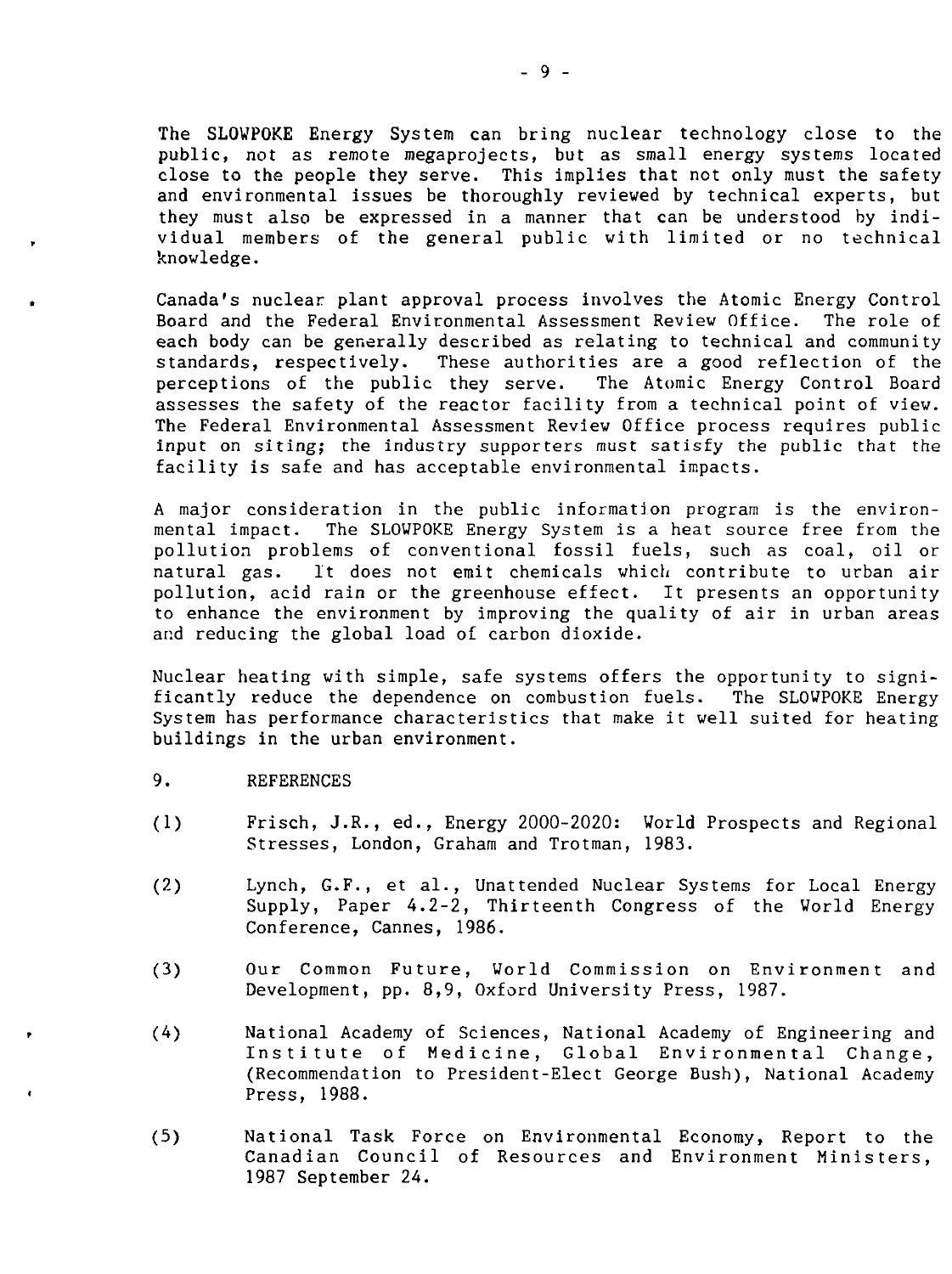- (6) R. Brynolfson, Measuring Up: The IDHCA 1987 Survey of DHC Utilities District Heating and Cooling Journal, Vol. 74, No. 2, p. 28, 1988.
- (7) N. Nedergaard, The District Heat Situation Among Unichal Members, International District Heating, Vol. 17, pp. 334-339, 1988 September/October.
- (8) Hilborn, J.W. and Burbidge, G.A., SLOWPOKE: The First Decade and Beyond, Proceedings of the International Symposium on the Use and Development of Low and Medium Flux Research Reactors, Cambridge, Massachusetts, 1983.
- (9) National Energy Board, Canadian Energy Supply and Demand, 1987-2005, Report No. NE23-15/1988E, Department of Supply and Services, Ottawa, 1988.